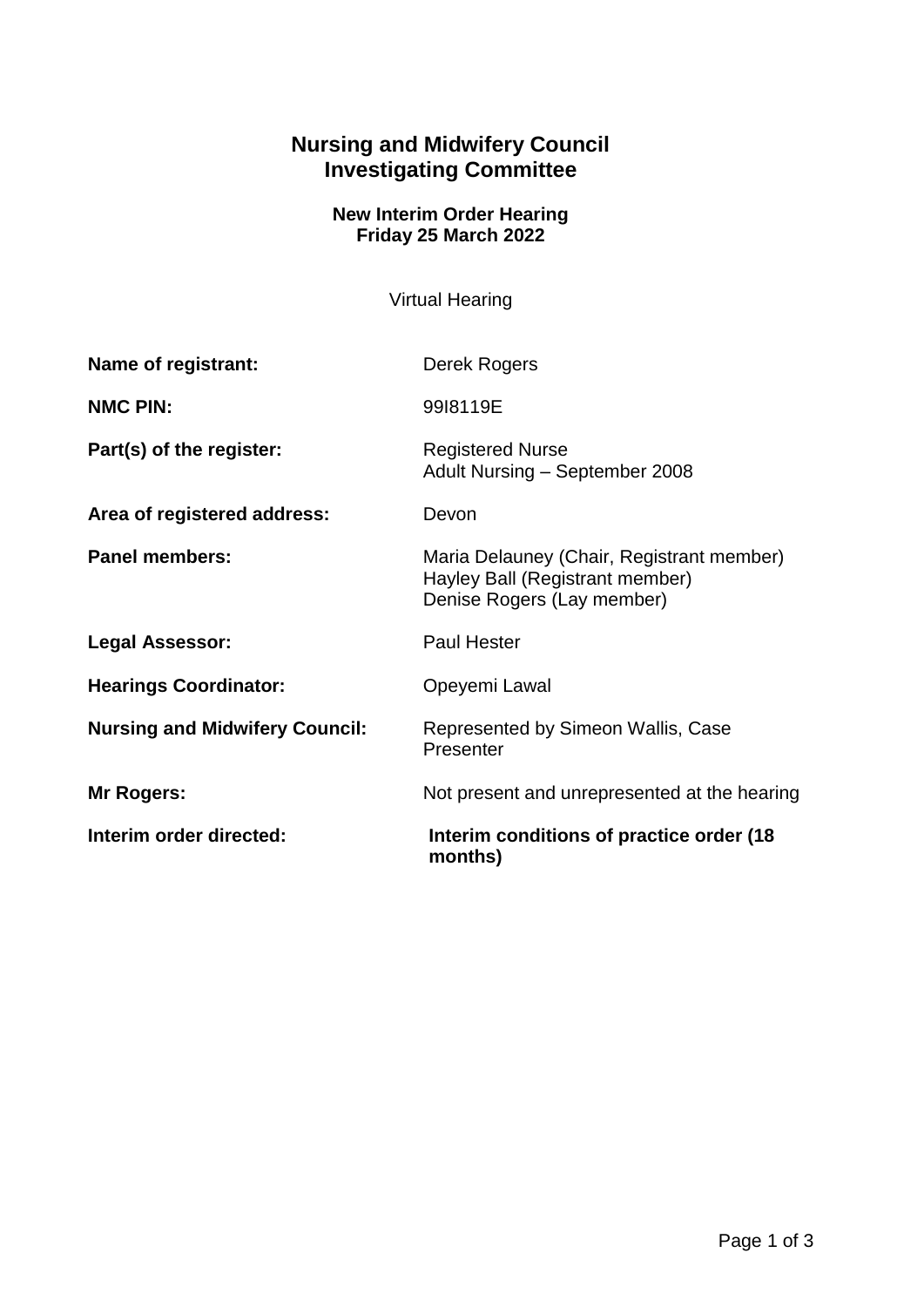## **Decision and reasons on interim order**

The panel decided to make an interim conditions of practice order for a period of 18 months.

As such it has determined that the following conditions are proportionate and appropriate:

For the purposes of these conditions, 'employment' and 'work' mean any paid or unpaid post in a nursing, midwifery or nursing associate role. Also, 'course of study' and 'course' mean any course of educational study connected to nursing, midwifery or nursing associates.

1. You must limit your nursing practice to Torbay & South Devon NHS Foundation Trust.

## 2. [PRIVATE]

- 3. You must ensure that you are supervised anytime you are working. Your supervision must consist of working at all times while being directly observed by another registered nurse of band 6 or above.
- 4. You must keep the NMC informed about anywhere you are studying by:
	- a. Telling your case officer within seven days of accepting any course of study.
	- b. Giving your case officer the name and contact details of the organisation offering that course of study.
- 5. You must immediately give a copy of these conditions to:
	- a. Torbay & South Devon NHS Foundation Trust.
	- b. Any establishment you apply to (at the time of application), or with which you are already enrolled, for a course of study.